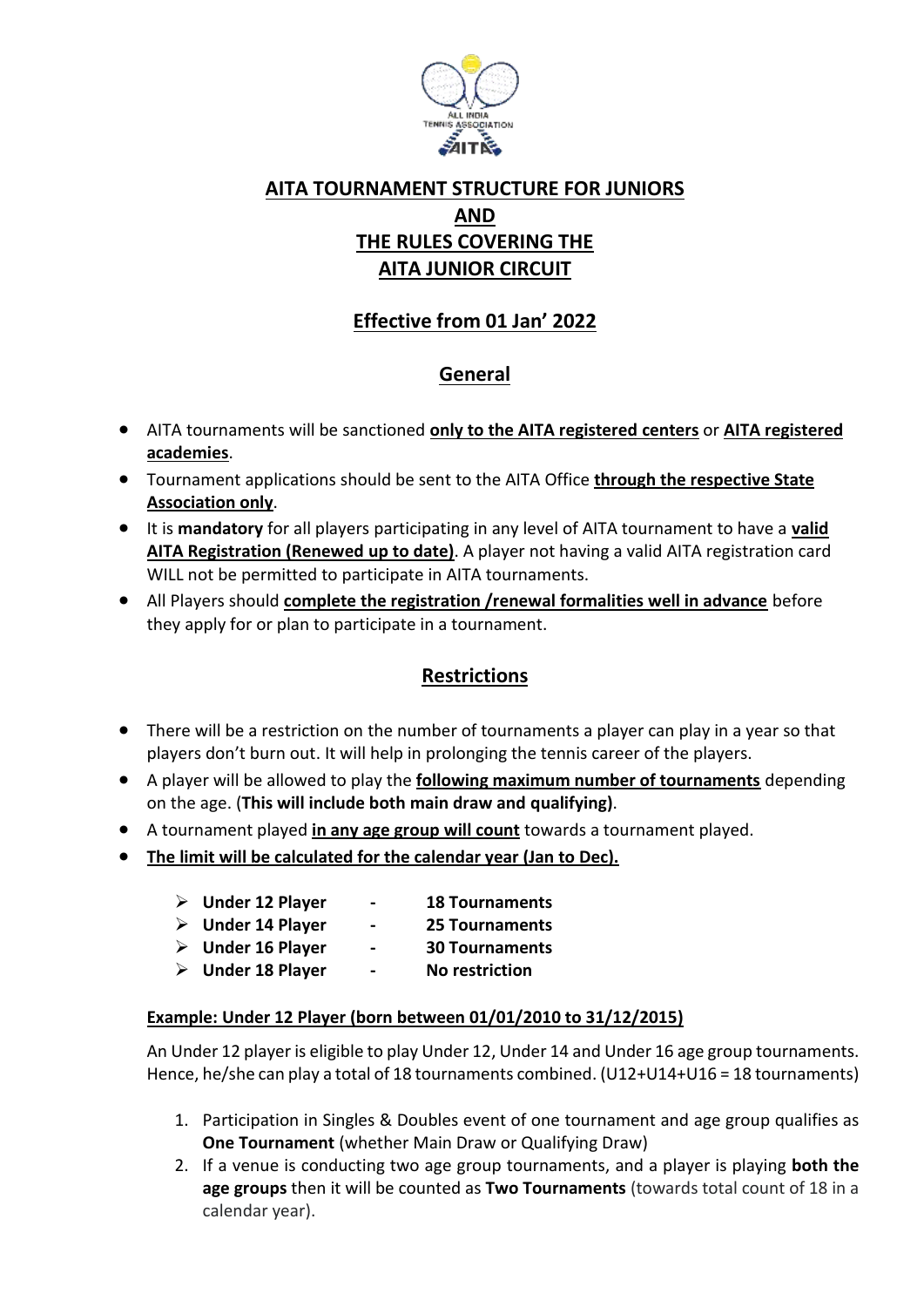## **Tournament Structure**

The AITA Juniors Tournament Structure would have the following tournaments during the year 2022:

- **Talent Series (TS) (7 Days)**
- **Championship Series (CS) (3 Days)**
- **Championship Series (CS) (7 Days)**
- **Super Series (SS)**
- **National Series (NS)**
- **Two Nationals - Hard Court and Clay**

# **Talent Series**

- There will be **no Talent Series tournaments for the Under 18** age group.
- **TOP 75 AITA-ranked** players in their respective age groups **will NOT be permitted** to take part in TS tournaments in that age group.
- This ranking would be as on the date of the entry deadline for TS7 and on the day of Sign in for TS3 tournaments. (The rankings would be as available on the AITA website on those dates)
- **TS tournaments taking place in a particular zone** will be **open to players registered from that zone only**. No player can play a tournament in a zone other than in which he is registered in.
- **A player can apply for a change in the zone**, because of a change in the residence address/ change in domicile/ school or for any other reason, in writing to AITA.
- Once the permission is granted by AITA and the zone change for the player is effected, the zone change cannot be changed again before the expiry of 6 months. A player can participate in the new zone, effected by such a change in the zone, only once the approval is granted.
- The player should **carry the written approval of AITA effecting this change of zone** to all the tournaments where he participates thereafter.

**NORTH ZONE WEST ZONE SOUTH ZONE EAST ZONE** Jammu & Kashmir  $\vert$  Gujarat  $\vert$  Andhra Pradesh  $\vert$  Bihar Ladakh Maharashtra | Telangana | West Bengal Punjab | Goa | Karnataka | Odisha Chandigarh | Madhya Pradesh | Tamil Nadu | Jharkhand Himachal Pradesh (Chhattisgarh Pondicherry | Assam Delhi | Rajasthan | Kerala | Manipur Haryana Meghalaya Uttar Pradesh Nizoram Nijeriya (Nijeriya Nijeriya Nijeriya Nijeriya Nijeriya Nijeriya Nijeriya Nijeriya Nijeri Uttarakhand and the state of the state of the state of the state of the state of the state of the state of the state of the state of the state of the state of the state of the state of the state of the state of the state o Arunachal Pradesh Nagaland

The States/UTs are divided into **zones** as follows :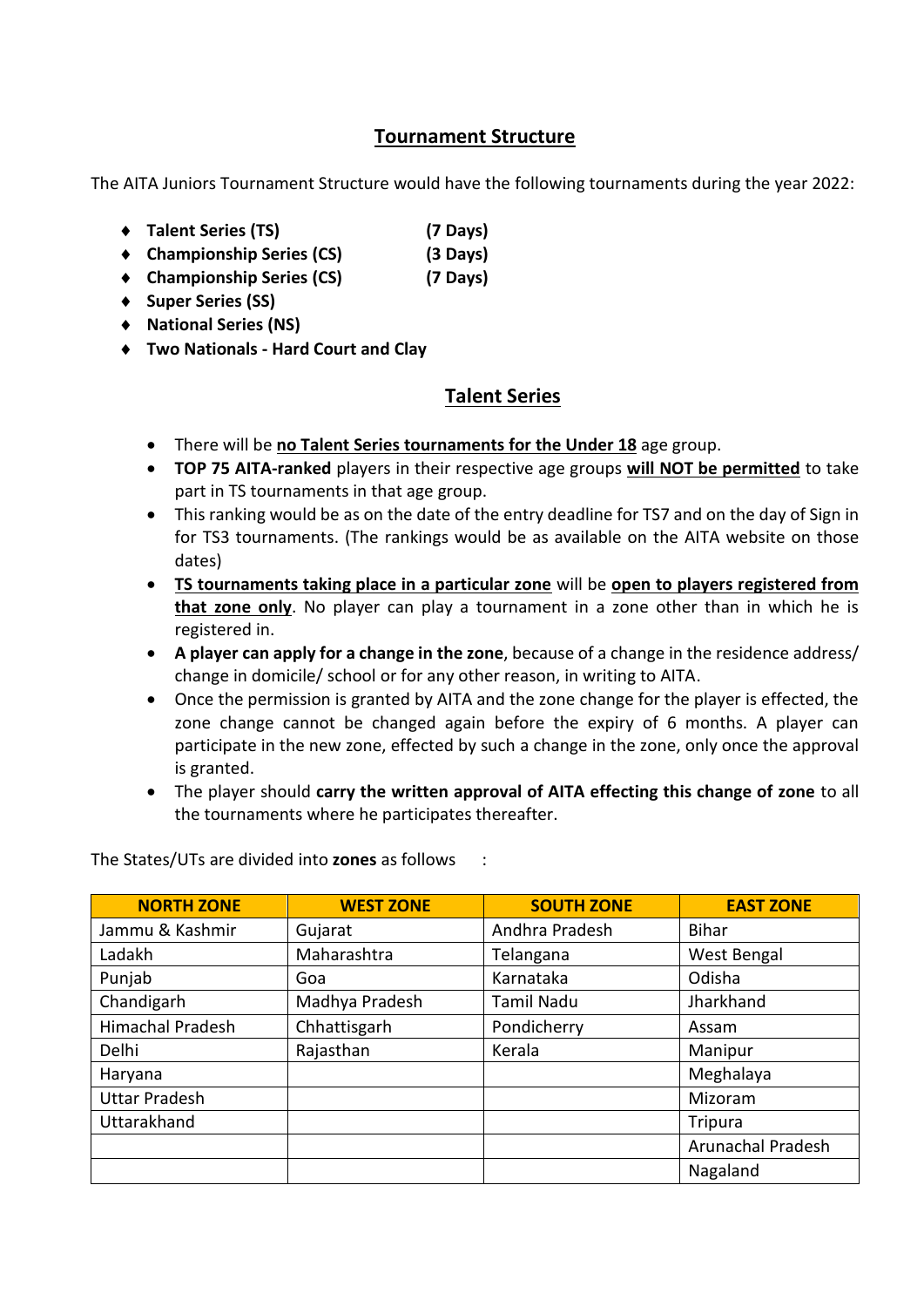# **Championship Series**

- There will be **no restriction in Championship Series**. All ranked players can play irrespective of their rank.
- A state will have to **necessarily conduct a CS tournament after conducting 6TS** in that state. This will be calculated on a combined basis - for all age groups.

### **NOTE: Requirements for Organizing a Tournament:**

- **No tournament can take place at two venues, irrespective of the distance apart.**
- **(AITA reserves the right to sanction the tournament on two venues in an exceptional case).**
- A **registered academy** is allowed to do maximum of 2 AITA Junior events in a month. Academy having six courts of same surface are allowed to two age group tournaments in a week.

## **Courts**

- A **venue** must have **a minimum of three courts or**
- **Two lighted courts having the same surface** with a minimum of 380 Lux (12 units) with enough tournament staff to extend the matches into the night.
- Under exceptional circumstances, and due to unfavorable weather conditions, **if another venue is clubbed with the main venue**, it would be the responsibility of the organizers to provide proper transportation between the 2 venues.

## **Talent Series/ Championship Series**

- Only one age group of tournaments will be allowed to be conducted at a venue for TS/CS (3 days or 7 days) tournaments.
- Tournaments with 2 different age groups will be permitted in the same week at the same venue if the venue has **six courts** having the **same surface**.
- There is **no restriction on the number of TS/CS** to be held in the country in any week. It means that there could be more than one TS/ CS tournament in a particular age in a week in the country.
- Chair Umpires must be provided by the organizers for Semifinals and Finals in TS and CS tournaments.

## **Super Series/ National Series**

- **Only one age group of tournaments** will be allowed to be conducted **at a venue in a week**.
- **Only one Super Series/ National Series tournament**, for a particular age group, would be **permitted in a week across the country**.
- The requirement in terms of the number of courts will remain as a **minimum four (4) courts in Super Series** and **five (5) courts with floodlights in National Series**.
- For Super Series with two age groups, a venue must have a minimum of **six courts having the same surface**.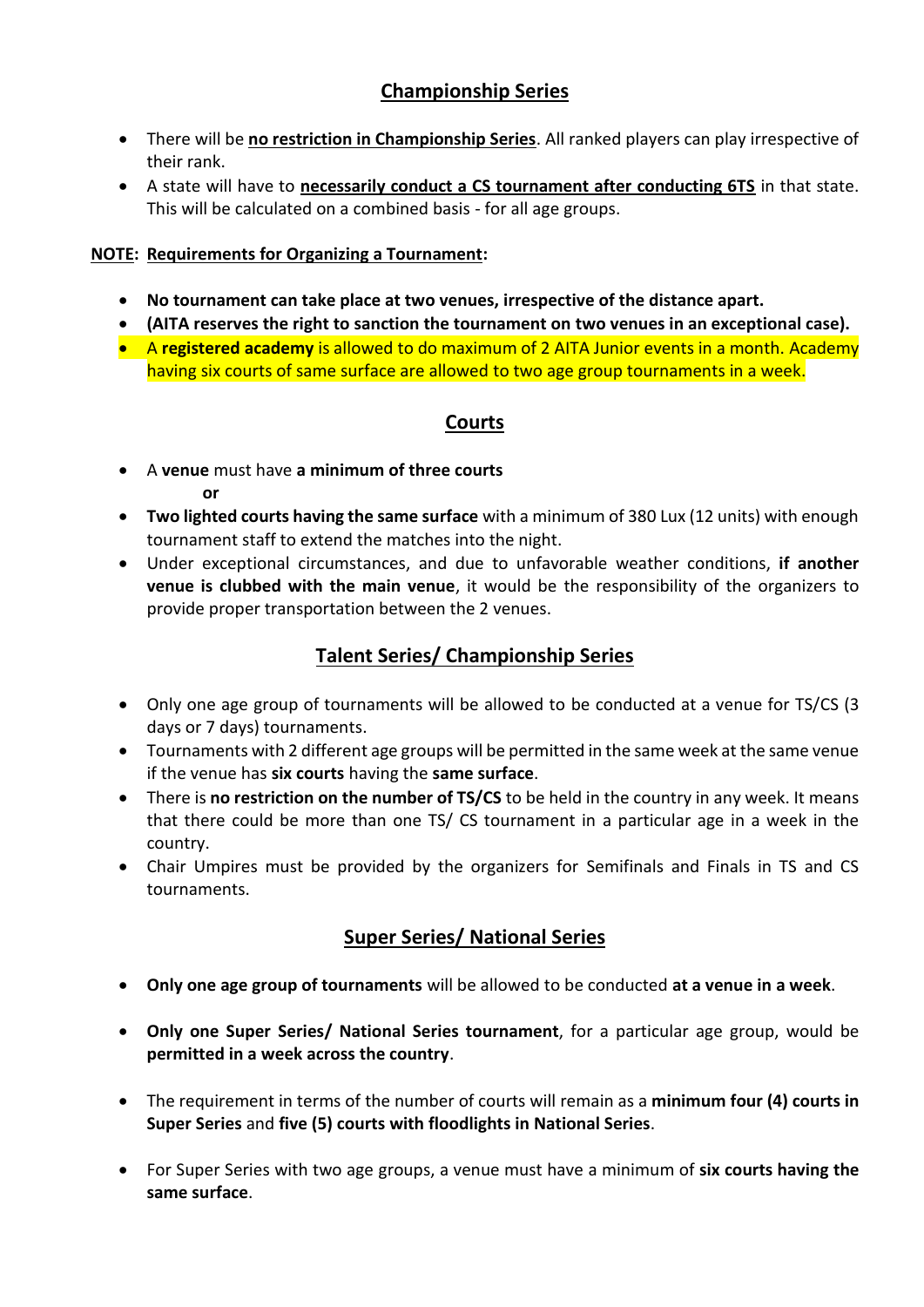This **number of courts available must be mentioned at the time of applying for a tournament**.

## **Nationals**

 **Nationals can have more than one age group of tournaments being conducted in the same week at the same venue.**

## **Doubles Events**

- **There will be no doubles in CS (3 days) tournaments.**
- **For TS7 / CS7 / SS / NS / Nationals Tournaments doubles are a must**. Points for Doubles will be counted towards the Rankings.
- Minimum size of Draw for points to be awarded for Doubles is 08.

## **Maximum Number of Matches**

- For **SS / NS / Nationals** where one event is being held by the Organizers, the **players should not be made to play more than two matches**, (i.e. One Singles and One Doubles) in a day.
- **Only when a player is playing in two events** (Nationals with 2 Events) would a player be **required to play 3 matches a day** (2 Singles of different events and 1 Doubles).
- Only in case of unforeseen weather circumstances, a player may be asked to play more matches, which would be at the discretion of the referee.

## **Others**

- **Fact Sheet of all tournaments** should be sent to AITA **at least 4 weeks prior to the start** of the tournament & it will be displayed on the AITA website <https://www.aitatennis.com/>
- Chair Umpires must be provided by the organizers from Quarter Finals onwards for SS, NS and Nationals.
- Adequate, roaming umpires must be provided by the organizers to oversee the other matches being played without chair umpires.

## **Tournament Referee**

- An **ITF White Badge Official** would be **mandatory to supervise the Super Series / National Series / Nationals/ Asian Under 14/ Asian Under 16 events**.
- The name will be decided by AITA and added to the Fact Sheet.
- Referee in Talent Series and Championship Series will be appointed by the State Association. It will be the responsibility of the State Association to send the contact details of Tournament Referee such as Name, Mobile Number and Email Id in order to put the same in the factsheet atleast 21 days before the event.
- AITA can nominate the AITA supervisors for the conduct of selected tournaments, from the AITA certified list of AITA supervisors.
- All expenses (AITA policy) for these AITA supervisors will be the responsibility for the organizers.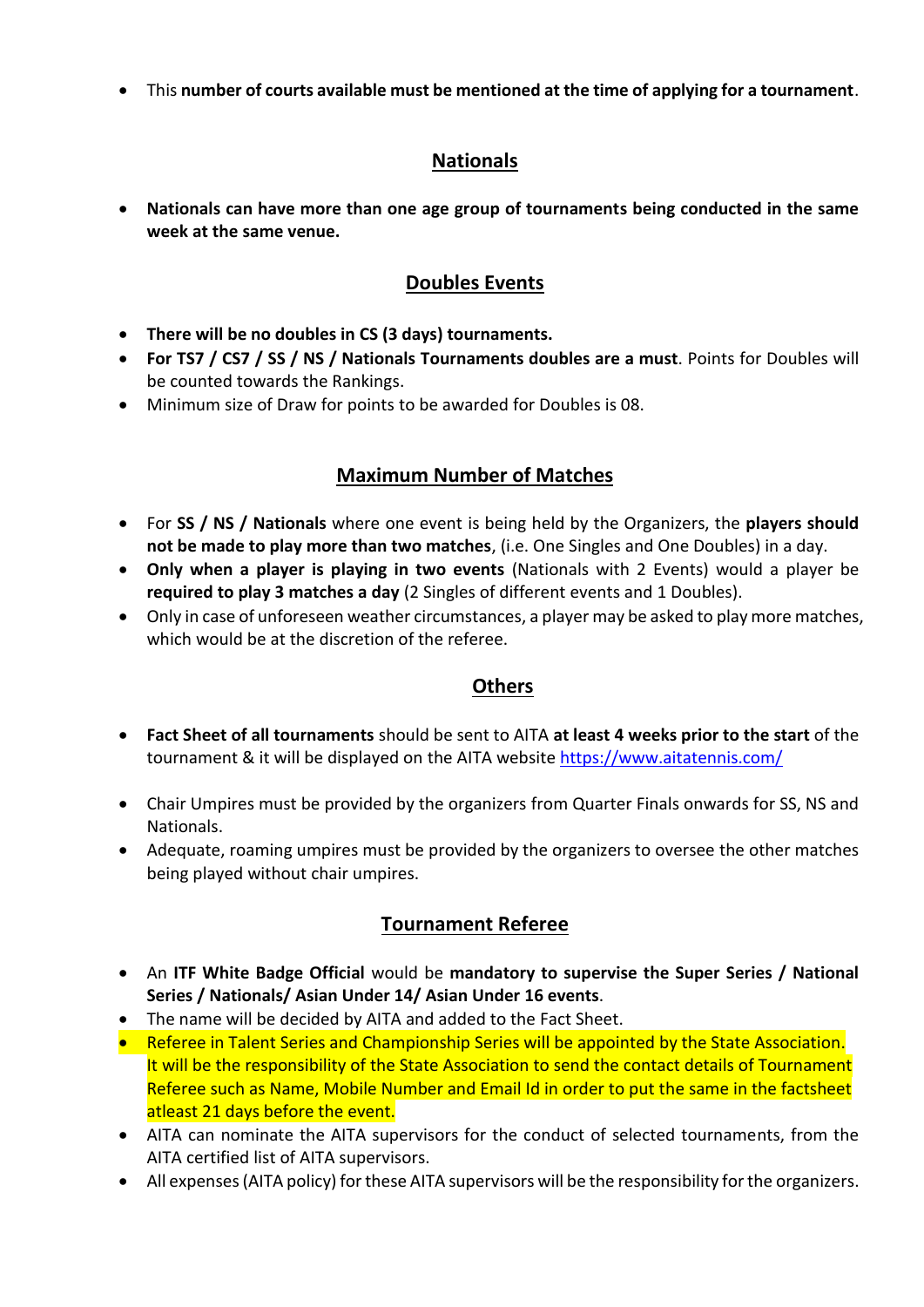## **Obligations Binding a Player**

- **No player can play two different tournaments at different venues during the same tournament week**. ie. If you play the qualifying of one tournament you cannot play the Main Draw / Qualifying of another tournament in the same week. This is binding for all AITA, ATF, and ITF tournaments.
- However, if a player plays the Main Draw of one tournament he/she can play the Qualifying of the next week's tournament.
- 2-3 day tournaments, though starting on a Saturday, will be considered as a tournament belonging to the next week. This would mean a player playing a 2-3 day tournament cannot play the main draw of another tournament from Monday onwards.
- If a tournament has two age groups, **NO** player can play the qualifying of both the age groups. He / She may play the Main Draw of one age group and the Qualifying of the other.
- If the entry has been sent for both the age groups & the player is in the qualifying of both the age groups the referee will withdraw the player from the higher age group after the qualifying sign in.
- In case a player does play both the qualifying events, no points will be given to that player for that tournament.
- In a tournament having two age groups a player may be in the Main Draw of one and Qualifying of the other. If he does not show up for the qualifying (No Show) he is not permitted to play the Main Draw of that tournament.
- A Player would be allowed to take part in 3 events in all, in a Tournament that involves more than one age group. **This would be two Singles Main Draw and One Doubles Main Draw**. A player is not allowed to participate in One Singles and Two Doubles Events.
- The **Entry to Doubles event** would be decided on Merit of **Combined Ranking.**
- A player who is given a walkover/bye in the first round & loses in the second round will be given the points of the first round. This is applicable to Doubles as well.

## **For the year 2022**

| <b>CATEGORY</b> | <b>ELIGIBLE DOB</b>          |  |
|-----------------|------------------------------|--|
| Men & Women     | Players born till 31/12/2007 |  |
| Under 18        | $1/1/2004 - 31/12/2009$      |  |
| Under 16        | $1/1/2006 - 31/12/2011$      |  |
| Under 14        | $1/1/2008 - 31/12/2013$      |  |
| Under 12        | $1/1/2010 - 31/12/2015$      |  |

- **Withdrawal** deadline is Monday before the start of the tournament.
- **Withdrawal** from a tournament, after the withdrawal deadline, **means withdrawal from all events of the tournament**.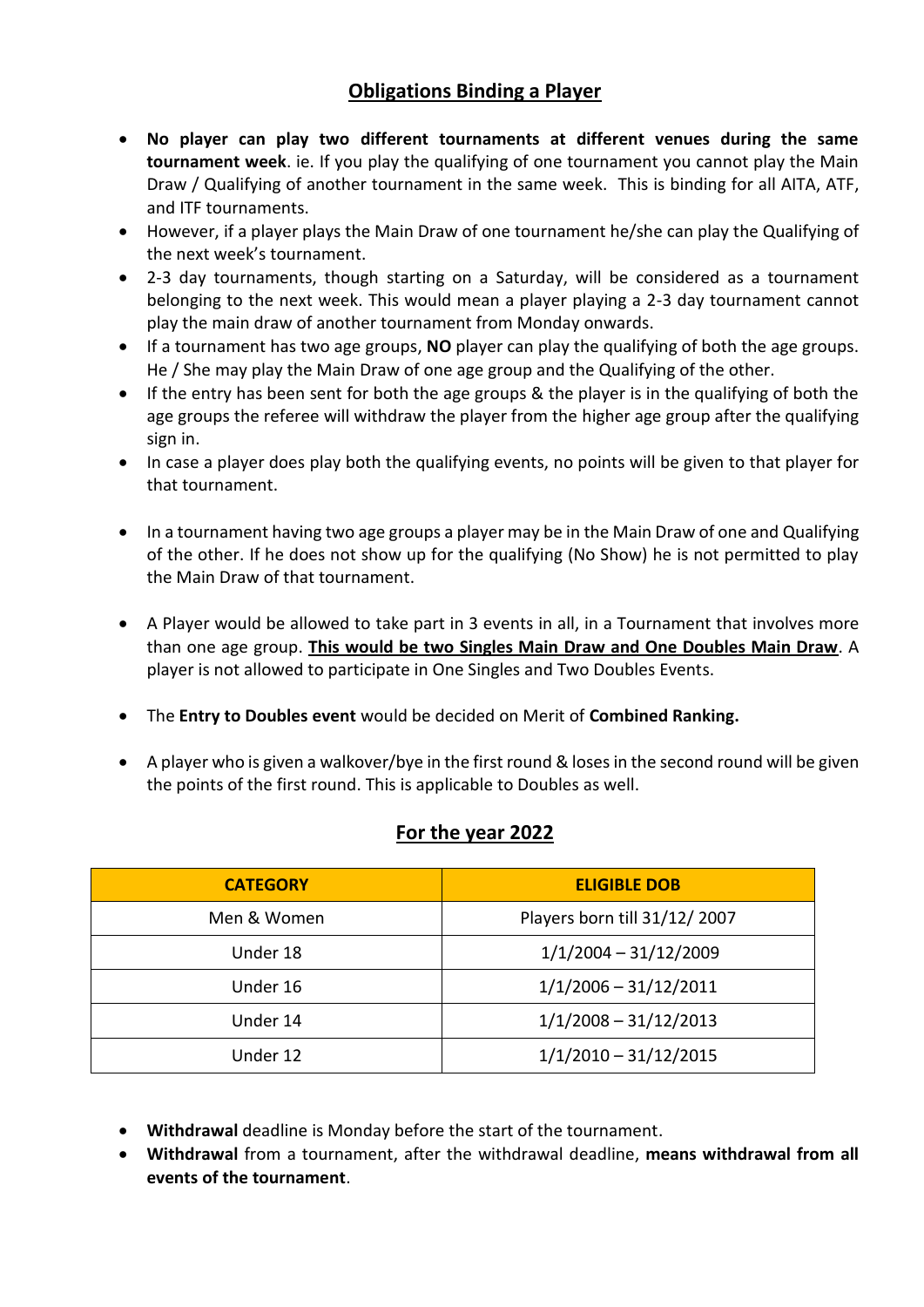- If a player does not want to take part in a tournament after he has sent his/her entry, he/she must withdraw at the earliest so that the next player can be moved up.
- For SS/NS/Nationals withdrawals must be sent to AITA till the **Freeze Deadline** (1700 Hrs on Thursday before the start of the tournament).
- Thereafter it must be sent to the referee, whose e-mail & Tel No will be available on the Fact Sheet.
- Withdrawal (after withdrawal deadline), irrespective of the reason, will be allowed only twice in a calendar year.
- **Third withdrawal will be penalized as per the penalty schedule as stated below.** If a player is in the main draw or qualifying draw at the time of withdrawal (after withdrawal deadline) will be considered as a late withdrawal.
- For TS/ CS the entries and withdrawals must be sent to the tournaments organizers or as mentioned in the tournament fact sheet.
- If a player is taking part in Singles and Doubles of a tournament and **concedes/walk over/retired** from any of the event due to any reason, then he will not be permitted to continue in that tournament. e.g. If he is playing Singles and doubles in under 14 and under 16 and decides to concede the doubles in under 16 then he will not be permitted to continue playing the Under 14 and Under 16 Singles of that tournament and his opponent will be given a walk over.
- His doubles partner will however be permitted to continue to play.

## **Match Format in Tournaments**

## **(3 Day) Championship series**

- Only Singles Main Draw of 48 will be made without Qualifying Draw for 3 days tournaments.
- DA and Points will be given from the Round of 32.
- This will be made after the sign in which closes one day before the tournament start date at 14:00 Hrs.
- Matches will start on any date and to be completed in three days.
- $\bullet$  In these tournaments, each player may be asked to play up to a maximum of two matches in a day.

## **Singles Format**

- Upto QF Best of 15 Games. At 7 all, the Tie Breaker will apply.
- QF & SF Best of 17 Games. At 8 all, the Tie Breaker will apply.
- Final Best of three sets.
- There will be no change in the tournament courts except Finals
- It is left to the Organisers to conduct number of rounds in a day.
- The finals should be conducted on the third day. However, AITA recommends the below number of rounds in a day:
	- $\circ$  Day 1 Round of 32
	- $\circ$  Day 2 Round of 16 and Quarter Finals
	- o Day 3 Semi Finals and Finals
- Unranked players should be selected by draw of lots if there is a vacancy in a draw.
- Lots should be picked in front of the players in the Referee room.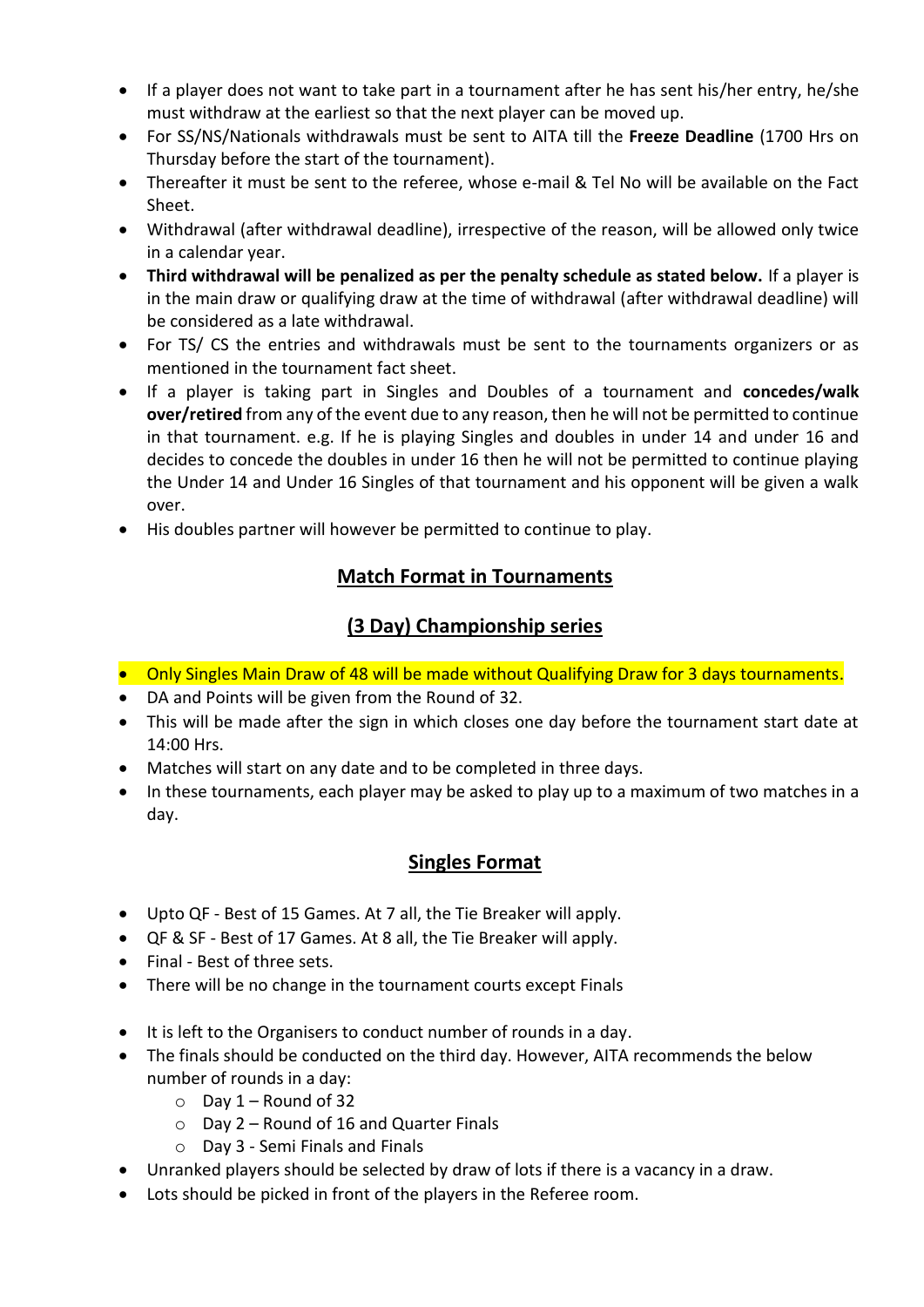- NO LET rule in service will be followed. It means if the service hits the top of the net and falls in the correct service box the point will continue.
- Any deviation from the format of matches as defined above should be with a written approval from AITA office.
- **There will be NO doubles in CS (3 Days) tournaments**.

# **Talent and Championship Series (7 Days)**

- If a TS or CS tournament is planned to finish on Friday (7 Days) the same must be endorsed by AITA & mentioned on the Tournament Schedule & Fact Sheet.
- Sign in for qualifying will be between 1200 & 1400 Hrs on Friday. Qualifying draw should be made before 18:00 on Friday and displayed on site/ website/ other places as required.
- Main Draw sign in will be between 1200 & 1400 Hrs on Sunday. The Singles Main Draw should be made before 18:00 on Sunday and displayed prominently as required.

### **Tournament can finish on Friday (to be endorsed by AITA) or on Saturday.**

## **Singles**

- **Qualifying Rounds**: Best of 17 Games
- **Final Qualifying Round**: Best of three tie break sets (Deuce 2 points)
- **Main Draw Matches:** Best of 3 Tie Break sets with Deuce 2 pts.

## **Doubles**

- Size of Draw will be of 16 pairs
- First two sets would be normal Tie-Breaker Sets with No Advantage scoring i.e. Deuce 1 Point. A 10 Point Match Tie Break will be played in lieu of the Final Set.
- Acceptance List will be made from the AITA Rankings by adding the **Ranking** of each of the players in the pair. The sign in for doubles shall close on Monday at 12:00 noon
- **NO LET** rule in service will be in place. It means if the service hits the top of the net and falls in the correct service box the point will continue.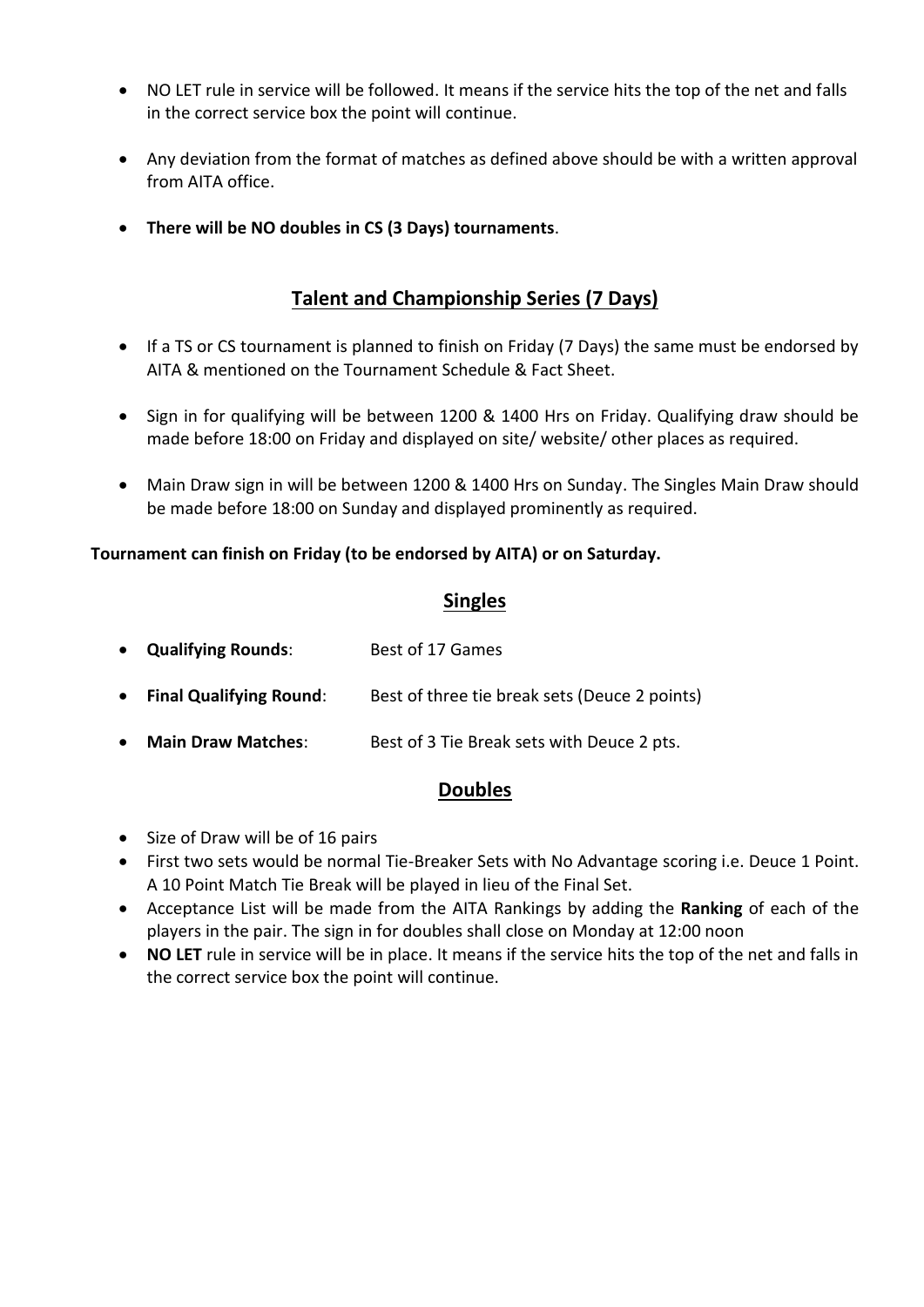# **Super Series / National Series / Nationals**

## **Singles**

| <b>Qualifying Rounds</b>      |             | Best of 17 Games                              |
|-------------------------------|-------------|-----------------------------------------------|
| <b>Final Qualifying Round</b> | $\sim 1000$ | Best of three tie break sets (Deuce 2 points) |
| <b>Main Draw Matches</b>      |             | Best of 3 Tie Break sets with Deuce 2 pts.    |

## **Doubles**

- Size of Draw will be of 16 pairs.
- First two sets would be normal Tie-Breaker Sets with No Advantage scoring i.e. Deuce 1 Point. A 10 Point Match Tie Break will be played in lieu of the Final Set.
- Sign in for doubles shall close on Monday at 12:00 noon.
- **NO LET** rule in service will be in place. It means if the service hits the top of the net and falls in the correct service box the point will continue.
- Any change in the format of matches can happen only with the written approval of AITA, which has to be displayed on the notice board at the tournament premises.
- Sign in for qualifying will be held from 12:00-14:00 on Friday. Qualifying draw should be made before 18:00 on Friday and displayed on site/ website/ other places as required.
- The Singles Main Draw should be made before 18:00 on Sunday and displayed prominently as required.

## **Acceptance for Doubles.**

- *Direct Acceptance for Doubles*
- Following acceptance priority will be used for selecting the direct acceptance of teams in doubles.

### **Priority -1**

- If both the players of a doubles team are singles main draw players (as direct acceptance, special exempt, qualifier or lucky loser). The selection of teams under this priority will be done as follows:-
- First If both the players have ranking, then the combined ranking will determine the order.
- Second- If only 1 player has ranking, then the ranking of this one player will be used to decide the order.
- Third- if both the players are unranked, then by lots.
- The lucky loser/ qualifying status of the singles players will be as determined at the time of closing of doubles sign in. Singles main draw wild cards will not be considered for this priority.

### **Priority-2**

- If one player of a doubles team is a singles main draw player (as direct acceptance, special exempt, qualifier or lucky loser). The selection of teams under this priority will be done as follows:-
- First If both the players have ranking, then the combined ranking will determine the order.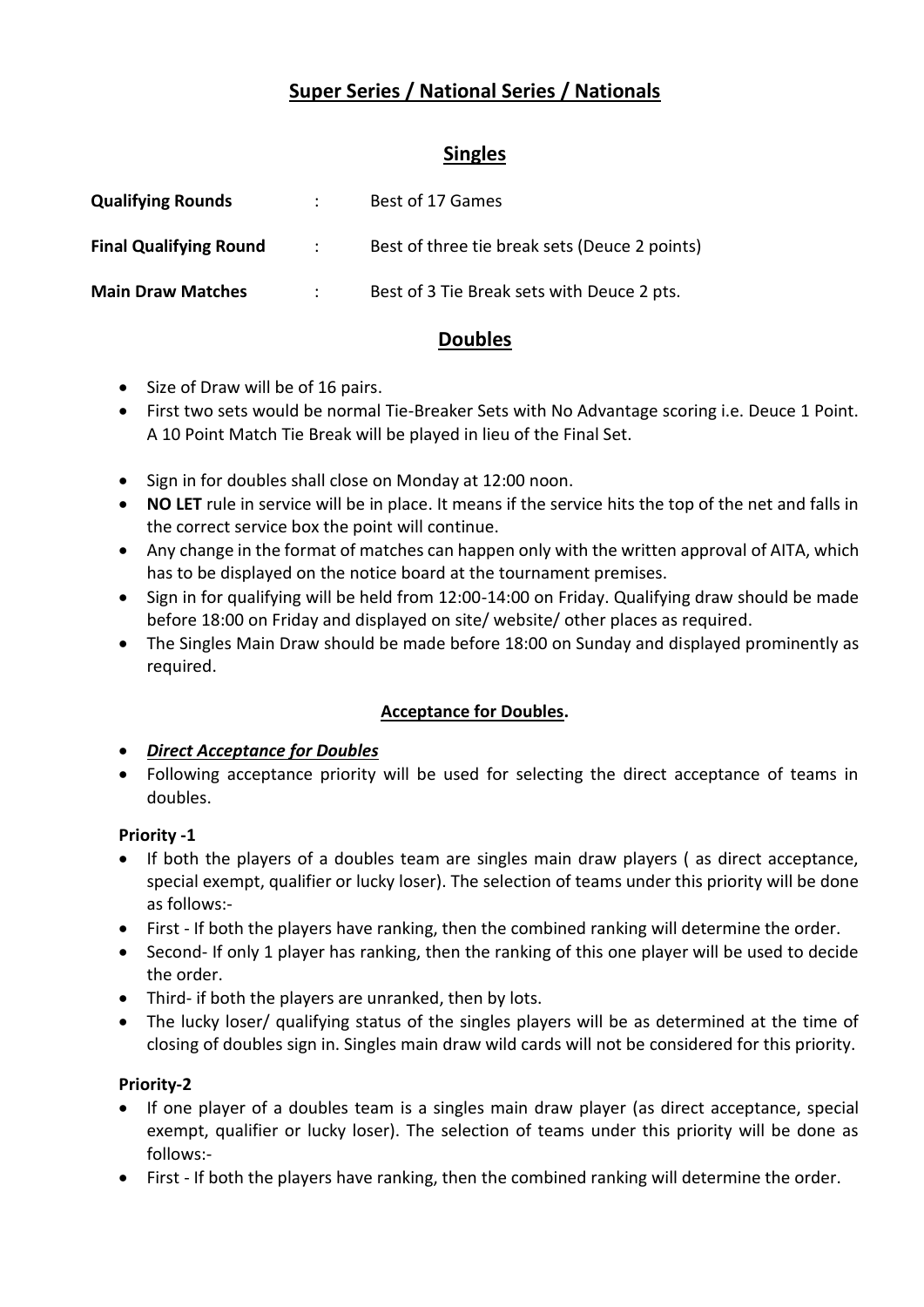- Second- If only 1 player has ranking, then the ranking of this one player will be used to decide the order.
- Third- if both the players are unranked, then by lots.

### **Priority-3**

- If both the players of a doubles team are not singles main draw players (as direct acceptance, special exempt, qualifier or lucky) as considered for the above 2 priorities. The selection of the teams under this priority will be done as follows:-
- First If both the players have ranking, then the combined ranking will determine the order.
- Second- If only 1 player has ranking, then the ranking of this one player will be used to decide the order.
- Third- if both the players are unranked, then by lots.

**In circumstances which are beyond the control of the organizer, like, rain, strike or any other natural calamity, the number of matches to be played on a day may be changed, to complete the tournament. However, AITA's permission must be obtained for this change.**

| <b>Round Of</b>                     | <b>R64</b> | <b>R32</b>              | <b>R16</b>              | Q              | <b>SF</b>      | F                | W   |
|-------------------------------------|------------|-------------------------|-------------------------|----------------|----------------|------------------|-----|
| <b>TALENT SERIES (7 Days)</b>       |            | 2                       | 6                       | 8              | 10             | 12               | 15  |
| <b>CHAMPIONSHIP SERIES (3 Days)</b> |            | $\overline{\mathbf{1}}$ | $\overline{\mathbf{3}}$ | $\overline{4}$ | $\overline{6}$ | $\boldsymbol{8}$ | 10  |
| <b>CHAMPIONSHIP SERIES (7 Days)</b> |            | 4                       | 8                       | 10             | 15             | 20               | 25  |
| <b>SUPER SERIES</b>                 |            | 5                       | 10                      | 20             | 30             | 40               | 50  |
| <b>NATIONAL SERIES</b>              |            | 10                      | 20                      | 30             | 40             | 50               | 75  |
| <b>NATIONALS</b>                    |            | 40                      | 60                      | 80             | 100            | 150              | 200 |

#### **\*\* POINTS SYSTEM FOR AITA CIRCUIT:**

### **It is mandatory for all players to participate in the Nationals, for selection to Junior Teams.**

- If the Singles (Main Draw in the case of TS or CS (7 Day's) /SS / NS / Nationals) has less than 16 players or the Doubles (Main Draw in the case of CS (7 Day's) / SS / NS / Nationals) has less than 8 pairs. The tournament may continue. However, no ranking points will be awarded. In the case of three day tournaments if the draw is of less than eight players the tournament may continue but no ranking points will be awarded.
- However, to encourage the North East Sector points will be awarded to all players taking part in any NE Sector Talent Series tournament having a minimum of eight players in Main Draw.
- Qualifying points for National Series and Nationals are 6-4-2 and for TS / CS (6/7 Days) / Super Series 1 point awarded to players who qualify.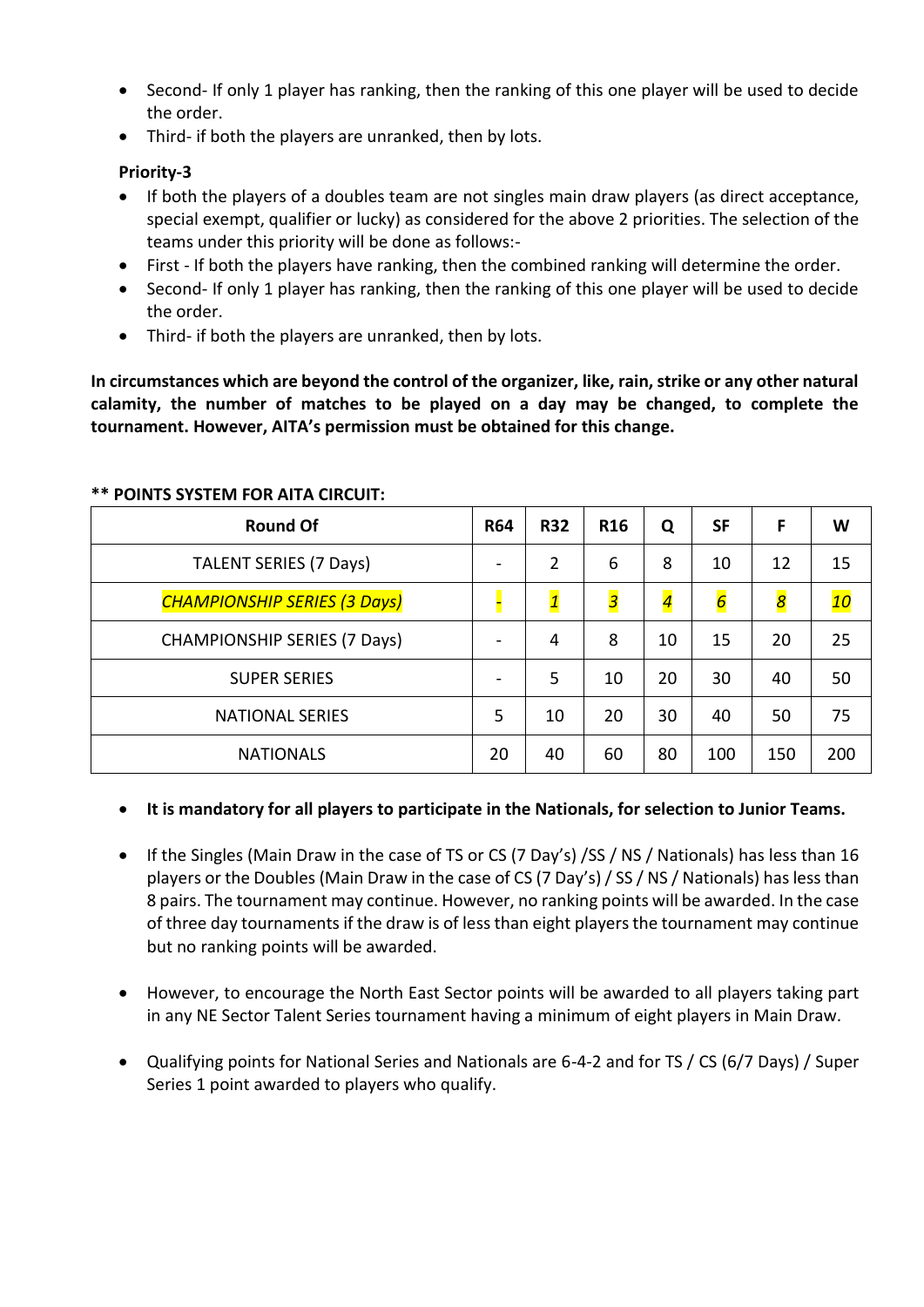#### **\*\* Ranking System takes into consideration, tournaments played during the last 52 weeks:**

- **From 2022, results of best 8 tournaments will be considered for ranking.**
- **Under ‐18 Category** ‐ Rankings are prepared on the basis of best 8(eight) tournament results, played in India, of singles along with 25% of the best 8(Eight) tournament points from doubles. The points earned in ITF Juniors (points used to calculate the ITF Junior ranking only) will be doubled (ie points X 2) and added to the above AITA under 18 points. Plus the points earned from AITA Men/ Women tournaments (points used to calculate the AITA Men's/Women's ranking)
- **Under ‐16 Category** Rankings are prepared on the basis of best 8 (eight) tournaments results, played in India, of singles along with 25% of the best 8(eight) tournaments points from doubles. To this points earned from best 8 AITA U‐18 will be added.
- **Under ‐14 Category** ‐ Rankings are prepared on the basis of best 8(eight) tournament results, played in India, of singles along with the 25% of the best 8 (eight) tournament points from doubles plus 25% of the points of the best 3 results from Asian ‐ U14 tournaments played in India, plus the points earned from best 8 AITA U‐16 will be added.
- **Under ‐12 Category** ‐ Rankings are prepared on the basis of best 8 (eight) tournament results, played in India, of singles along with the 25% of the best 8 (eight) tournament points from doubles plus the points earned from best 8 AITA U-14. Plus the 25% of points earned in best 3 of Asian U14 tournaments played in India.

| <b>Singles Main Draw Size</b> | <b>Singles Main Draw Boys</b> | <b>Singles Main Draw Girls</b> |
|-------------------------------|-------------------------------|--------------------------------|
| TS (7 Days)                   | 32                            | 32                             |
| CS (3 Days)                   | 32                            | 32                             |
| CS (7 Days)                   | 32                            | 32                             |
| <b>Super Series</b>           | 32                            | 32                             |
| <b>National Series</b>        | 64                            | 48                             |
| <b>Nationals</b>              | 64                            | 48                             |

#### **Main Draw Sizes**

 **There will be no doubles in CS (3 Days). In all other tournaments the maximum draw size for doubles would be 16.**

#### **Qualifying Draw Sizes**

| <b>Singles Qualifying Draw Size</b> | <b>Singles Qualifying Draw-</b> | <b>Singles Qualifying Draw</b> |
|-------------------------------------|---------------------------------|--------------------------------|
|                                     | <b>Boys</b>                     | Girls                          |
| $TS(7 \text{ Days})$                | Open                            | Open                           |
| CS (7 Days)                         | Open                            | Open                           |
| <b>Super Series</b>                 | 48                              | 32                             |
| <b>National Series</b>              | 48                              | 32                             |
| <b>Nationals</b>                    | 64                              | 48                             |

**There will no qualifying for doubles.**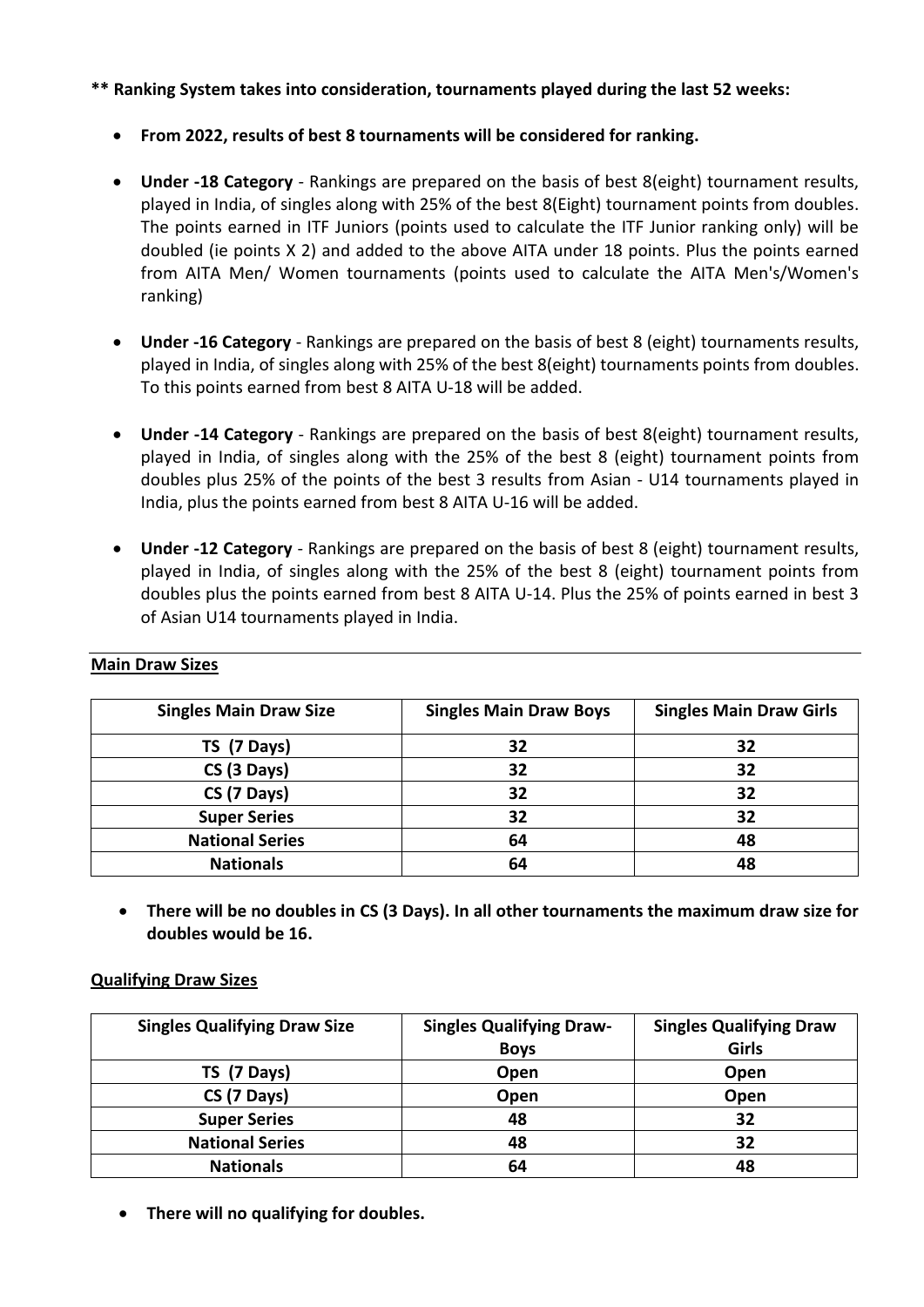**There is no qualifying draw for CS (3 Days) tournaments.**

## **SIGN IN REQUIREMENTS**

## **CS (3 Days)**

- There will be no requirement to send entries.
- Sign in will be a day before the start of the tournament between 1200 & 1400 Hrs at the venue.
- Draw to be made and displayed before 18:00 Hrs on the sign day itself.
- WhatsApp / Email may be used for Sign in. However, if a player has done a sign in and does not appear for his match he/she will be fined Rs 1,000 + 180 (18% GST) = **₹1,180**.
- Entry fees will not be refunded if the player does not show up for the match.

### **TS and CS (7 Days)**

- WhatsApp / Email may be used for Sign in. However, if a player has done a sign in and does not appear for his match he/she will be fined Rs 1500 + 270 (18% GST) = **₹1,770**.
- Entry fees will not be refunded back if the player does not show up for the match.

### **SS/NS/Nationals**

- Physical sign in for qualifying is compulsory**.**
- **Qualifying sign in** 
	- $\circ$  The sign in for qualifying will be uniform for all tournaments to be held on Friday between 12:00-14:00.
	- o The singles Qualifying draw is to be made latest by 18:00 and displayed prominently as required.
- Main Draw Sign in is required only at TS7/ CS7, where the main draw sign in shall take place on Sunday between 12:00-14:00.
	- $\circ$  The singles main draw shall be made before 18:00 and displayed prominently as required.
- **THERE WILL BE NO MAIN DRAW SIGN IN for SS/NS/Nationals.** 
	- o **The singles main draw is to be made before 18:00 and displayed prominently.**

## **Making the Draw**

- All draws should be made immediately after the respective sign-in has closed preferably in the Referee room or decided by the tournament director at the venue.
- All draws shall be made by the Referee (in public) in front of the players *and the draw shall be video recorded and shared with AITA office.*
- The draw should be signed by two players preferably these players should be from different States to that of the host State.
- **No hand written draws will be permitted.**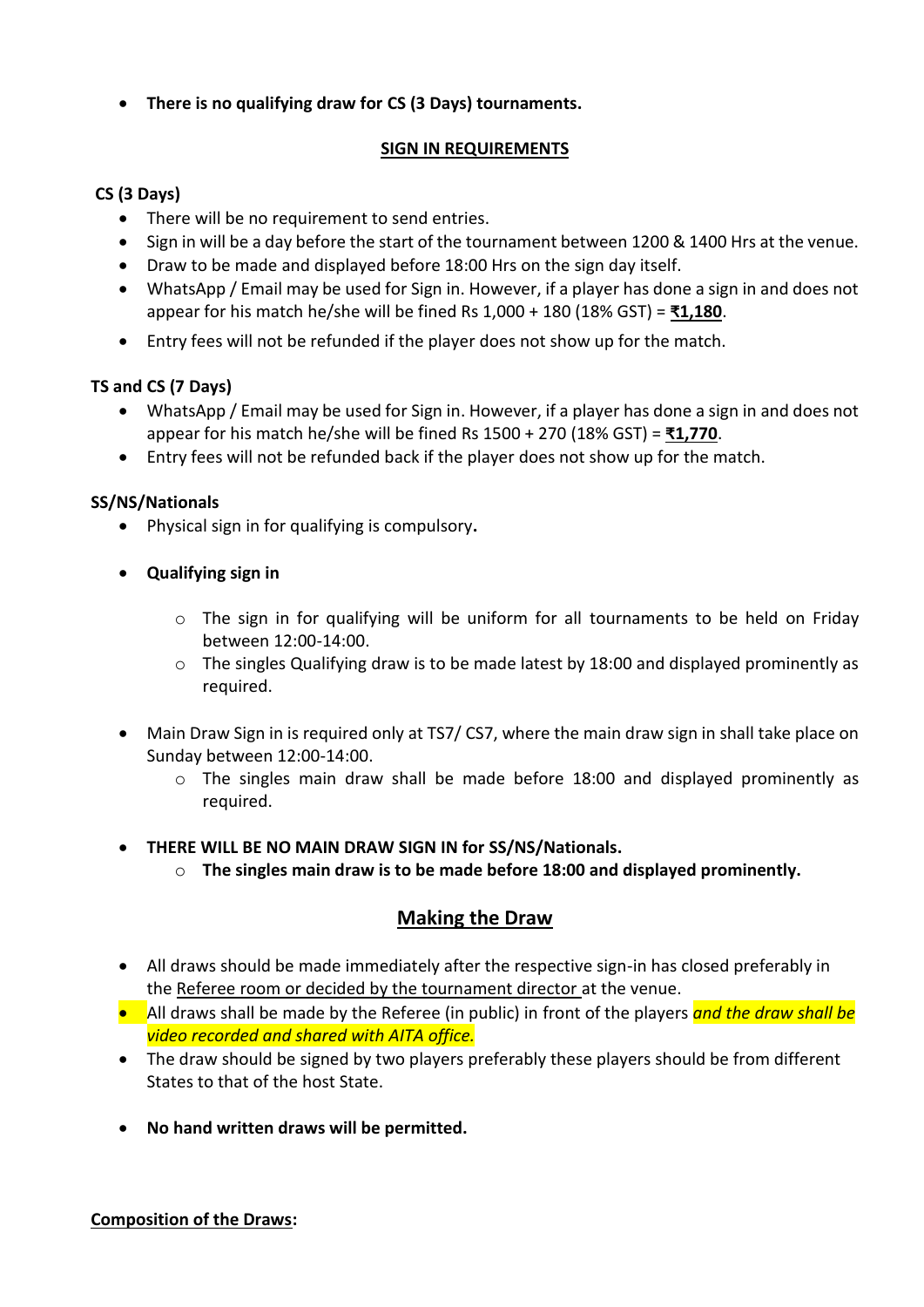|                   | <b>Open Main Draw</b> | <b>Main Draw size-</b> | <b>Main Draw Size-</b> | <b>Main Draw Size-</b> |
|-------------------|-----------------------|------------------------|------------------------|------------------------|
|                   |                       | 32                     | 48                     | 64                     |
| Direct-On ranking | ALL                   | 23                     | 39                     | 55                     |
| <b>Qualifiers</b> | <b>NONE</b>           |                        | 8                      |                        |
| Special Exempt    | <b>NONE</b>           |                        |                        |                        |
| Wildcards         | <b>NONE</b>           | <b>NONE</b>            | <b>NONE</b>            | <b>NONE</b>            |

|                   | <b>Qualifying Draw-32</b> | Qualifying Draw -48 | <b>Qualifying Draw-64</b> |
|-------------------|---------------------------|---------------------|---------------------------|
| Direct-on ranking | 28                        | 44                  | 60                        |
| Wild cards        |                           |                     |                           |

- For Doubles draw of 16, all teams to be selected as per the rules defined earlier.
- There will no Wild cards, Special Exempt or qualifying for doubles events in any tournament.

#### **\*\* Entry Regulations:**

- The Acceptance List for **Talent Series/ Championship (7 Day's) / SS / NS / Nationals** will be made, taking into account the latest Rankings available on the website.
- Whilst making the Acceptance List, no player without a ranking will be put in the Main Draw. In case there are vacancies in the Main Draw, these spots shall be filled in by Lucky Losers.
- Players with no rankings will remain in the alternates till the time the number of vacancies in the qualifying is equal to the number of unranked players in the alternates.
- If two or more players have the same ranking at the time of making the Acceptance List then the best eight Singles points will be the criteria for placing on the Acceptance List. If the singles points are also the same then there will be a draw of lots.

#### **\*\* Entries**

- Entries for all Championship / Talent Series (7 Day's) will be sent to the organizers of the tournament.
- Entries for all Super Series, National Series & Nationals will be taken online. **Once the player sends the entry through online, he/she will get a confirmation through e-mail as well as the reference number of his/her entry will be available in the player's dashboard.**
- No Fax OK slip or confirmation by phone is acceptable. Link of online entry system will be available on the tournament factsheet.
- Due to an administrative mistake, if a player's entry is missed out the name will be added as No 1 in the qualifying (if the player should have been in the Main Draw) or No 1 in the alternates (if the player should have been in the Qualifying). As and when there is a Withdrawal the player will be moved into his correct place on the acceptance list.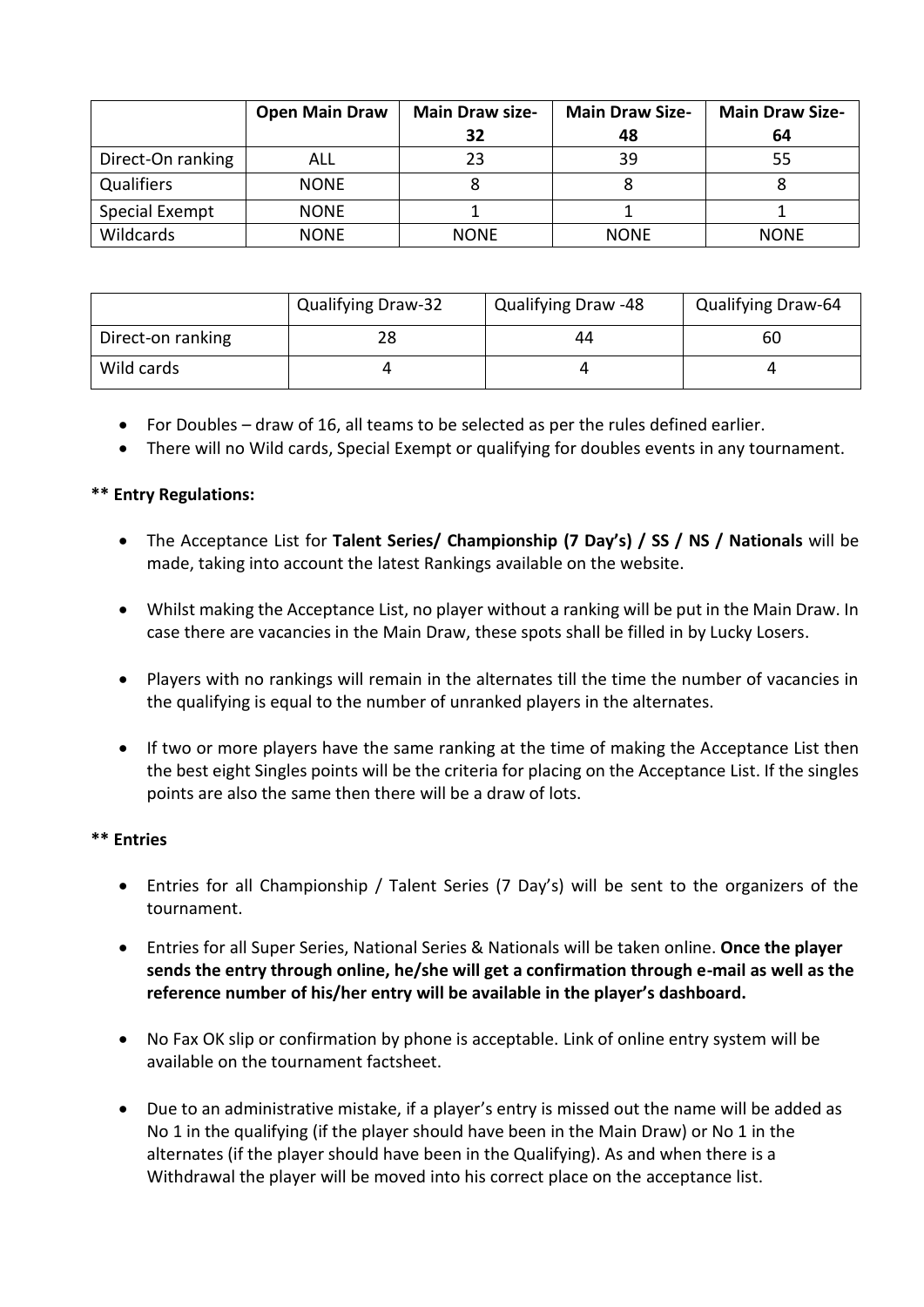#### \*\***Withdrawals**

- Withdrawals from Super Series, National Series & Nationals will be taken online. **No withdrawals will be accepted through e-mail before the freeze deadline of the tournament**. The player should send late withdrawal to the tournament referee whose contact details are available on the tournament factsheet after the freeze deadline to avoid a no-show.
- If a player whose name is there on the acceptance list neither withdraws nor does the sign-in then it will be treated as **No Show**.
	- o Withdrawal Till Withdrawal Deadline Via AITA Login.
	- o Late Withdrawal After the Withdrawal Deadline till the Freeze Deadline Via AITA Login.
	- $\circ$  Late Withdrawal After the freeze deadline till the Qualifying Sign In Via Email to the Tournament Referee whose email address is mentioned on the fact Sheet and copy to [entries@aitatennis.com](mailto:entries@aitatennis.com)
- Note: After the Qualifying Sign-in deadline, if any player sends a withdrawal from Qualifying Acceptance or Main Draw Acceptance, it will be considered a No-Show.
- For any technical query on any particular tournament, the player must get in touch with the Referee only via email, whose email id will be available on the Fact Sheet and copy to AITA Entries System [\(entires@aitatennis.com\)](mailto:entires@aitatennis.com).
- Tournament Directors are requested to refrain from taking decisions and/or request's related to technical and should be communicated/forwarded to the Tournament Referee immediately. Email sent to any other than Tournament Referee / AITA email address will not be considered.

#### **\*\* Daily Allowance:**

- Daily allowance as per the following, has to be paid by the tournament to all the main draw players in Championship Series (3 Days or 7 Days)/ SS/NS/ Nationals.
- There will be NO Daily Allowance payable for Talent Series tournaments.
- The Daily allowance for the CS (3) will be payable to players from the round of 32.
- PLAYERS are entitled to the daily allowance from  $1<sup>st</sup>$  day of the main draw (or from the day of round of 32 in case of CS3) till the day he is eliminated (both singles & doubles) from the tournament. The Daily allowance is payable even if the matches cannot start due to weather conditions, or does not take place on any day due to any reason.

### **Daily Allowance for Main Draw players (Singles & Doubles)**

- **Nationals: ₹** 1000/day
- **National Series**: **₹** 800/day
- **Super Series: ₹** 600/day
- **Championship Series (7 Day): ₹** 400/day
- **Championship Series (3 Day): ₹** 300/day
- DA to be paid for days the player is in the Singles/Doubles Main Draw.
- If a match has to be completed the next day then DA will be given for the day the match is completed.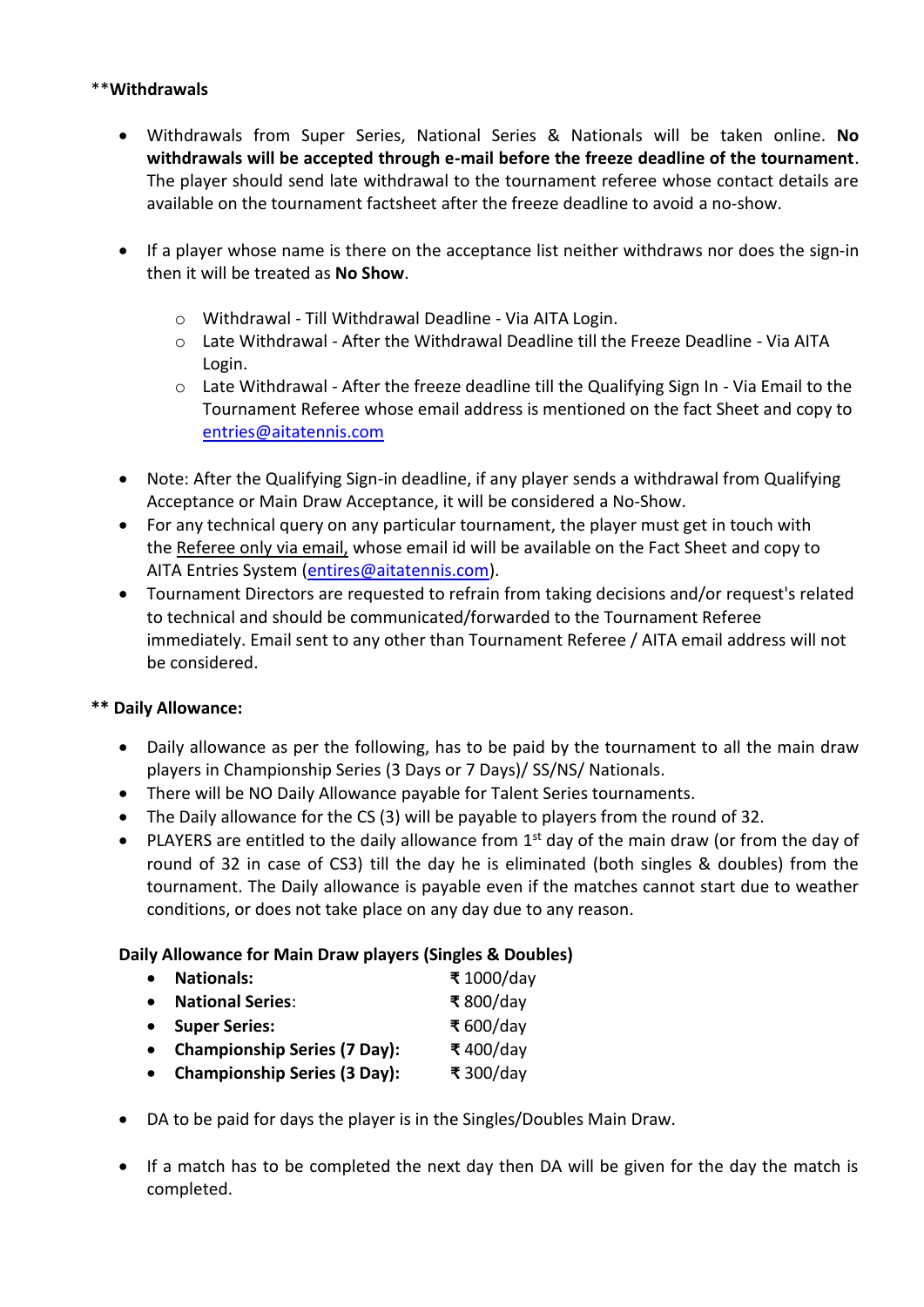In CS (7 day's) / SS / NS / Nationals a Player receives DA from the Monday of the tournament until the day of elimination from the tournament, even if the player's first match is on Tuesday.

### **\*\* Entry Deadlines for Tournaments:**

- The entry deadline for TS & CS (7 days), Super Series, National Series, and Nationals would be 3 Mondays prior to commencement of the Tournament.
- **Acceptance list** for TS & CS (7 day's), Super Series, National Series and Nationals would be announced at least, 10 Days prior to commencement of Main Draw. The Acceptance list will be available on the website.

#### **\*\* Seedings:**

- Seeding's for the qualifying & Main Draw of TS & CS (7 days), Super Series, National Series, and Nationals will be made taking into account the **Rankings available** on the AITA website on the Tuesday of the previous week of the tournament. However, if the rankings are updated before the Draw is made it is left to the referee to follow the updated rankings or not. In case two players have the same ranking, then the player with the higher (Best eight) Singles points will be seeded higher.
- In the case of CS (3 Day) tournaments, the seeding will be dependent on the number of players who have signed in (eight for a draw of 32 and 16 for a draw of more than 32). Seedings will be made taking into account the **Rankings available** on the AITA website.

#### **\*\* Special Exempt:**

- Special Exempt position is given to players on the Qualifying Acceptance List (entered players only) who have applied for and received an exemption from the Qualifying event because he/she is still competing at a "Qualified Tournament" on the day the Qualifying event is scheduled to begin. A "Qualified Tournament" is the singles event of another AITA tournament of the same or higher grade, in the preceding week. Any unused Special Exempt place will be filled by an entered player who has signed in for Qualifying and is to be selected in accordance with his/her position on the Acceptance List. (No 1 position on the qualifying acceptance list after sign in)
- **No Special exempt is to be given for any other reason as defined above.**

#### **\*\* Lucky Losers:**

- Any vacancies arising in the first round, (or in the  $2^{nd}$  round in case of byes in the first round) of the Main Draw, after the completion of the final qualifying round, shall be filled in by Lucky losers as follows:
	- o 1 st Preference To all ranked players losing in the final qualifying round **picked up by lots**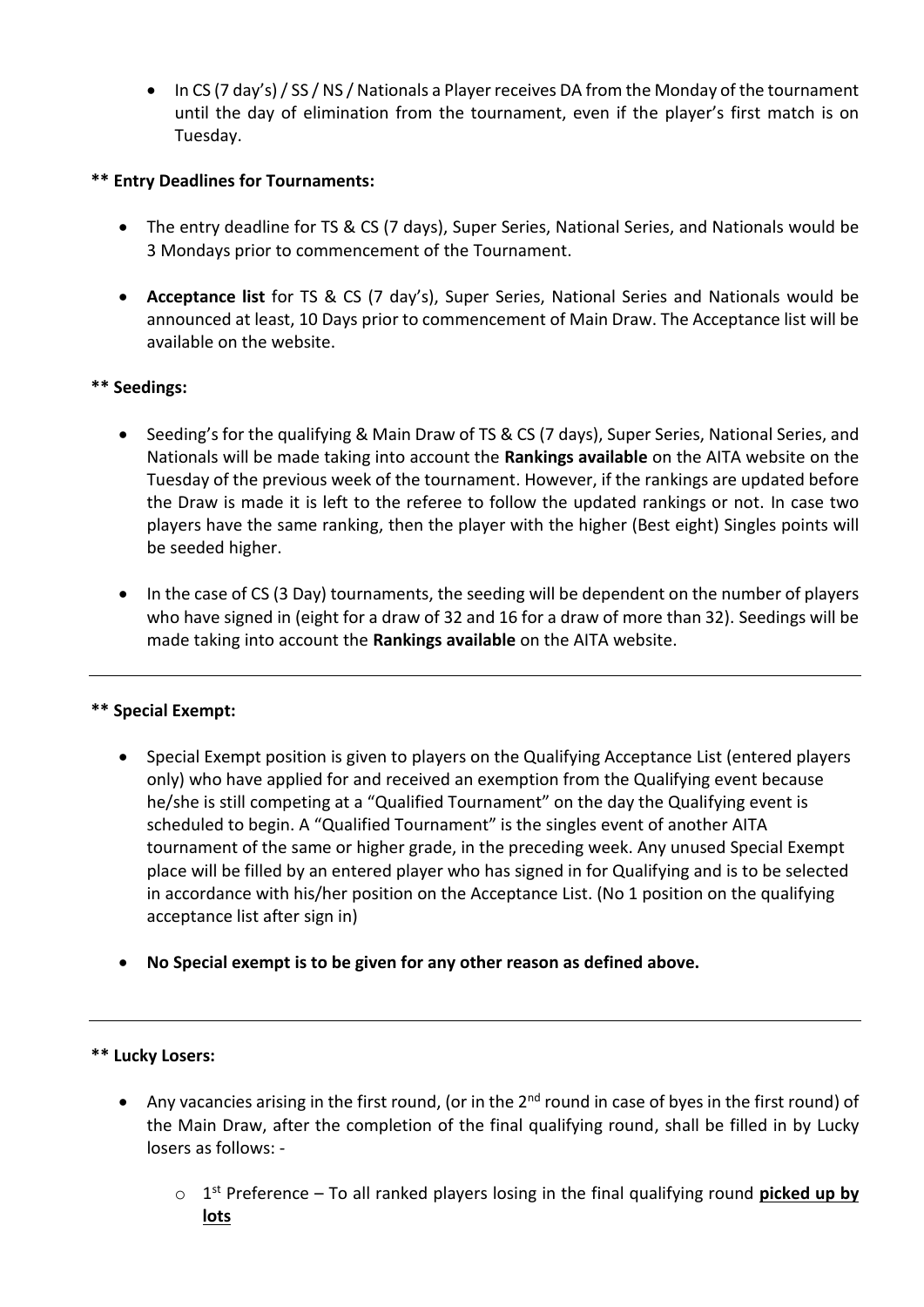- o 2 nd Preference To all unranked players losing in the final qualifying round **picked up by lots**
- If additional lucky losers are needed the losers of the previous round of qualifying shall be selected in the same manner.
- The tournament referee shall conduct a Lucky Loser sign-in at an appropriate time to decide the Lucky Loser spots in the Main Draw. The Lucky Loser sign in time must be put on the tournament notice board well in time but not less than six hours before the sign in time. Lucky Looser sign in will be done every day in case the first round is delayed and not completed on the first or second day of the main draw.

#### **\*\* Tournament Days:**

 **Championship Series (3 Days)** will be conducted for 3 Days. o It can start from Monday to Wednesday **or** Friday to Sunday.

#### **Sign In:**

Tournament commencing on **Monday,** then sign in will be **Sunday between 1200 Hrs – 1400 Hrs**.

Tournament commencing on **Friday,** then sign in will be **Thursday between 1200 Hrs – 1400 Hrs.**

### **Talent/ Championship Series (7 days) / Super Series / National Series / Nationals:**

- o Main Draw will be from Monday to Friday / Saturday.
- o Qualifying: Saturday, Sunday & Monday if required.
- o **Qualifying Sign In will be: Friday 12:00 -2:00 pm. Main Draw Sign in for TS7 & CS7 will be 1200 Hrs to 1400 Hrs on Sunday. There will be no Main Draw Sign in for SS/NS/Nationals.**
- o **Onsite Alternates**: All players who are in qualifying list, alternate list or any onsite alternate should sign in along with the qualifying sign in on Friday.
- $\circ$  After the sign in closes, a list is to be complied of the players who signed in but did not get into the qualifying draw. These players will need to sign in again on the day qualifying matches start as per the time notified by the referee to take up the spots created in qualifying by any no shows.

#### **Sign In for Doubles**

- **Talent Series / Championship Series / Super Series / National Series / Nationals**: Monday by 1200 Hrs
- **All players must show their valid ITN Registration card and pay the entry fees before playing their first match**.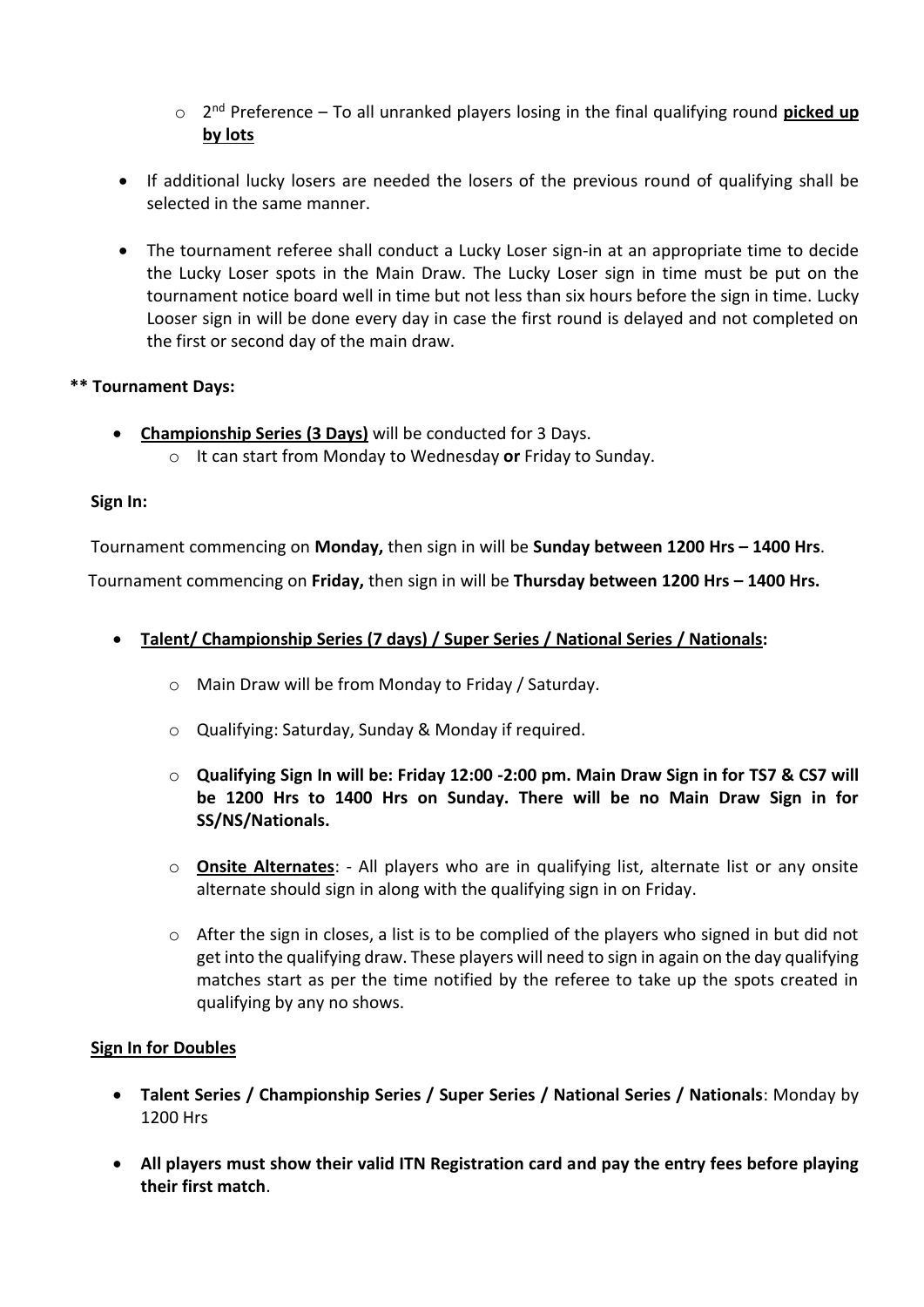#### **\*\* Penalty Points:**

- Super Series / National Series / Nationals Irrespective of the reason.
	- o **Late Withdrawal – Third late withdrawal, in a calendar year, will lead to minus 15 points.**
	- o In case of No Show (Main Draw or Qualifying). Points will be deducted as follows:-
	- o Talent Series (7 Days) **5**
	- o Championship Series (3 Days/ 7 Days) **5**
	- o Super Series **5**
	- o National Series **10**
	- o Nationals **15**
	- o If a tournament has two age groups & a player is a no show for the qualifying of one age group, he will not be permitted to take part in the Qualifying/Main Draw of the other age group.

#### **\*\* Tournament Entry Fees:**

#### **The entry fees for all tournaments will be as follows.**

| <b>Juniors</b>               | <b>Singles</b> | Doubles (for each pair) |
|------------------------------|----------------|-------------------------|
| Talent Series (7 Days)       | ₹ 400          | ₹ 400                   |
| Championship Series (3 Days) | ₹ 400          | <b>NA</b>               |
| Championship Series (7 Days) | ₹ 600          | ₹ 700                   |
| <b>Super Series</b>          | ₹700           | ₹900                    |
| <b>National Series</b>       | ₹900           | ₹ 1100                  |
| <b>Nationals</b>             | ₹ 1100         | ₹1300                   |

 The State Association will be charged the following on application for each age group (in case the tournament is for two age groups it will be double) :-

| S.NO.          | <b>DESCRIPTION</b>           | <b>AMOUNT</b> | GST (18%) | TOTAL (₹) |
|----------------|------------------------------|---------------|-----------|-----------|
|                | Talent Series (7 Days)       | 5,000         | 900       | 5,900     |
| $\overline{2}$ | Championship Series (3 Days) | 3,500         | 630       | 4,130     |
| 3              | Championship Series (7 Days) | 5,000         | 900       | 5,900     |
| 4              | <b>Super Series</b>          | 7,500         | 1,350     | 8,850     |
| 5              | <b>National Series</b>       | 10,000        | 1,800     | 11,800    |
| 6              | <b>Nationals</b>             | 12,500        | 2,250     | 14,750    |